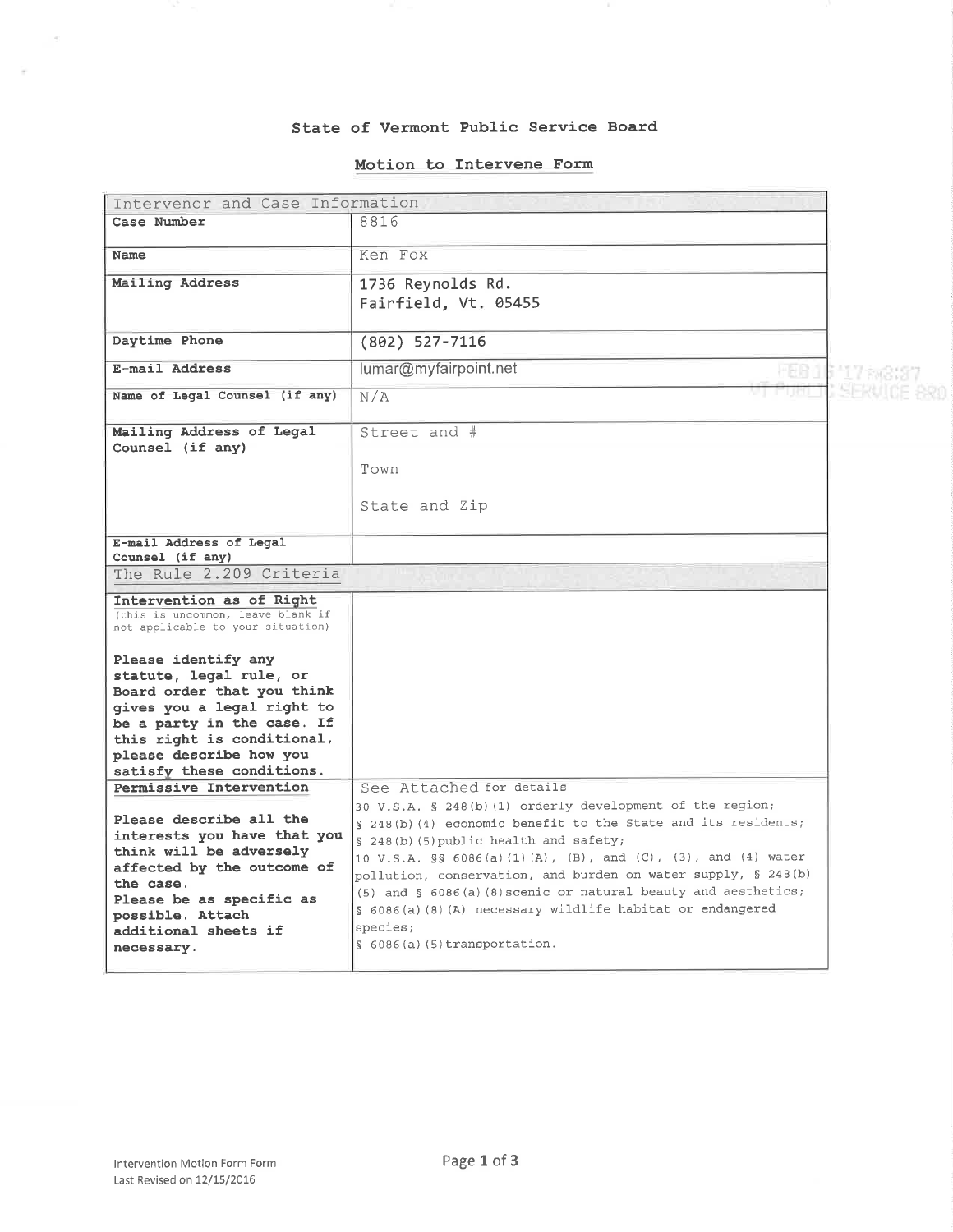| Please state whether there are<br>other ways to protect your<br>interest(s) besides as a party                                                                                                                                                                                      | There is no other way for me to protect my<br>interests. |  |  |
|-------------------------------------------------------------------------------------------------------------------------------------------------------------------------------------------------------------------------------------------------------------------------------------|----------------------------------------------------------|--|--|
| participating in this<br>proceeding. If there is no other<br>way for you to protect your<br>interests, please state this<br>fact. Please also explain<br>whether there is already a party<br>in the case who has the same or<br>similar interest(s) to be<br>protected in the case. |                                                          |  |  |
| Certification This section may be completed by the intervenor or a duly authorized representative.                                                                                                                                                                                  |                                                          |  |  |
| I certify that the information provided on this form is true and accurate to the<br>best of my knowledge.                                                                                                                                                                           |                                                          |  |  |
| Ken Fox<br>Print Name                                                                                                                                                                                                                                                               |                                                          |  |  |
| Signature                                                                                                                                                                                                                                                                           | Feb. 16, 2017<br>Date                                    |  |  |

m.

v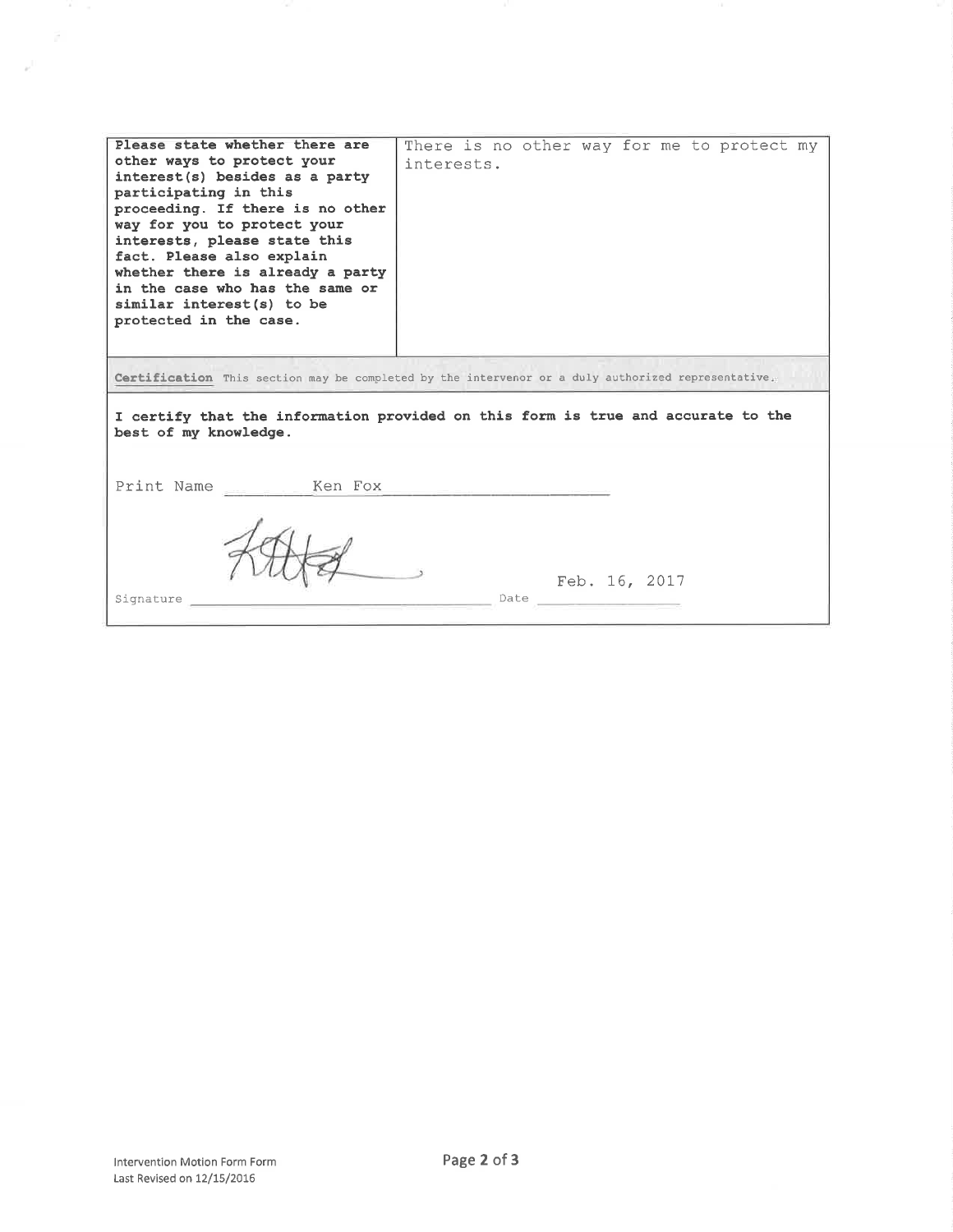# STATE OF VERMONT

# PUBLIC SERVICE BOARD

Docket No.8816

Petition of Swanton Wind LLC

# MEMORANDUM OF KEN FOX IN SUPPORT OF MOTION TO INTERVENE OF KENNETH FOX

l, Kenneth Fox, in support of the Motion to lntervene filed by myself, subject to the penalties of perjury, do hereby state the following facts, which are true to the best of my knowledge and ability:

- 1. I am a resident of Fairfield, Vt. where I own two properties. My home at 1736 Reynolds Rd is approximately 7,420 feet from the proposed turbines. My camp on Kaye Point Rd on Fairfield Pond is approximately 5,350 feet from the proposed turbines.
- 2. I have owned my home for 48 years and my camp for 30 years. The views and surroundings were the main factors in purchasing my camp on the shores of Fairfield Pond. Construction of this project would greatly diminish my views and the noise from the project would take away the peace and quiet that I go to my camp for.
- 3. The proposed wind towers are the same height as the ridge is from the road level of Rte. L05 below. This will make it visually out of scale to the surrounding landscape. The same is true for the height of these turbines from Fairfield Pond. They would be extremely out of scale on the ridge. As Fairfield Pond contains over 150 camps and permanent residences, this turbine project would adversely impact the many individuals at these properties, The property value for all of the camps on the Pond will be drastically reduced as the main reason for owning a camp on the pond - peace, quiet and nature - will be industrialized.
- 4. I am a very light sleeper. Noise from this project will affect my ability to get a good nights rest, especially in the summer when I sleep with the windows open to enjoy the sounds of nature, lndustrial Wind Turbine noise is in no way similar to the peaceful sounds currently found on the Pond.
- 5. I spend a lot of my time on the Pond watching the birds. Over the past two years, I have conducted bird surveys on the Pond. With the help of associates, we have documented over 6000 birds in 20L5 and over 7500 birds in 2016 during the fall bird migration. These surveys have indicated a pattern of bird flight to and from the Pond that passes over Rocky Ridge and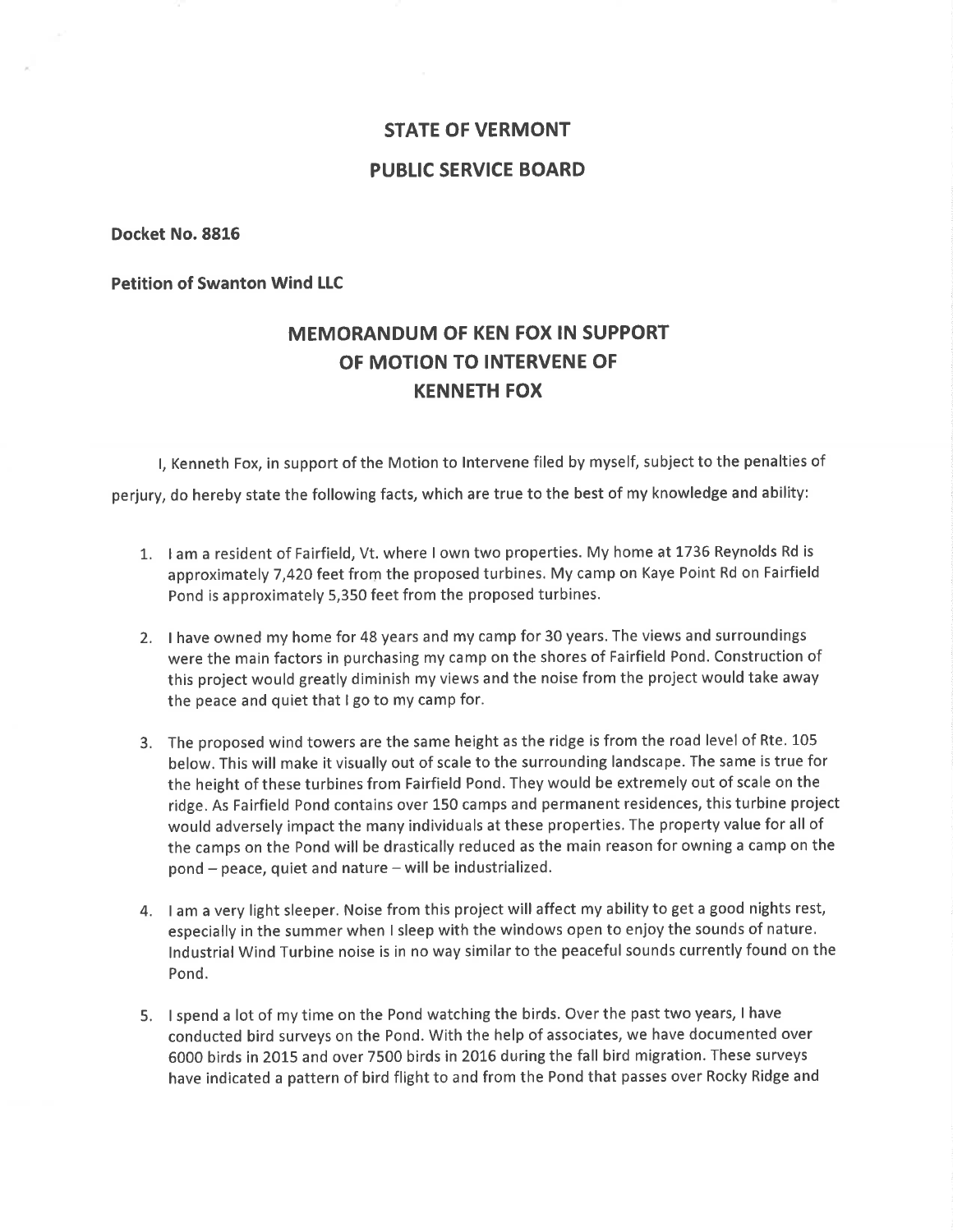the site of the proposed Wind Turbines. The majority of these birds are flying at a level lower than 499 feet. The proposed Wind Turbine project and this bird activity are not compatible.

 $\overline{\phantom{a}}$ 

Kenneth Fox 1736 Reynolds Rd. Fairfield, Vt.05455 (802) 527-7116 Iumar@myfairpoint.net

Date: Feb. 16, 2017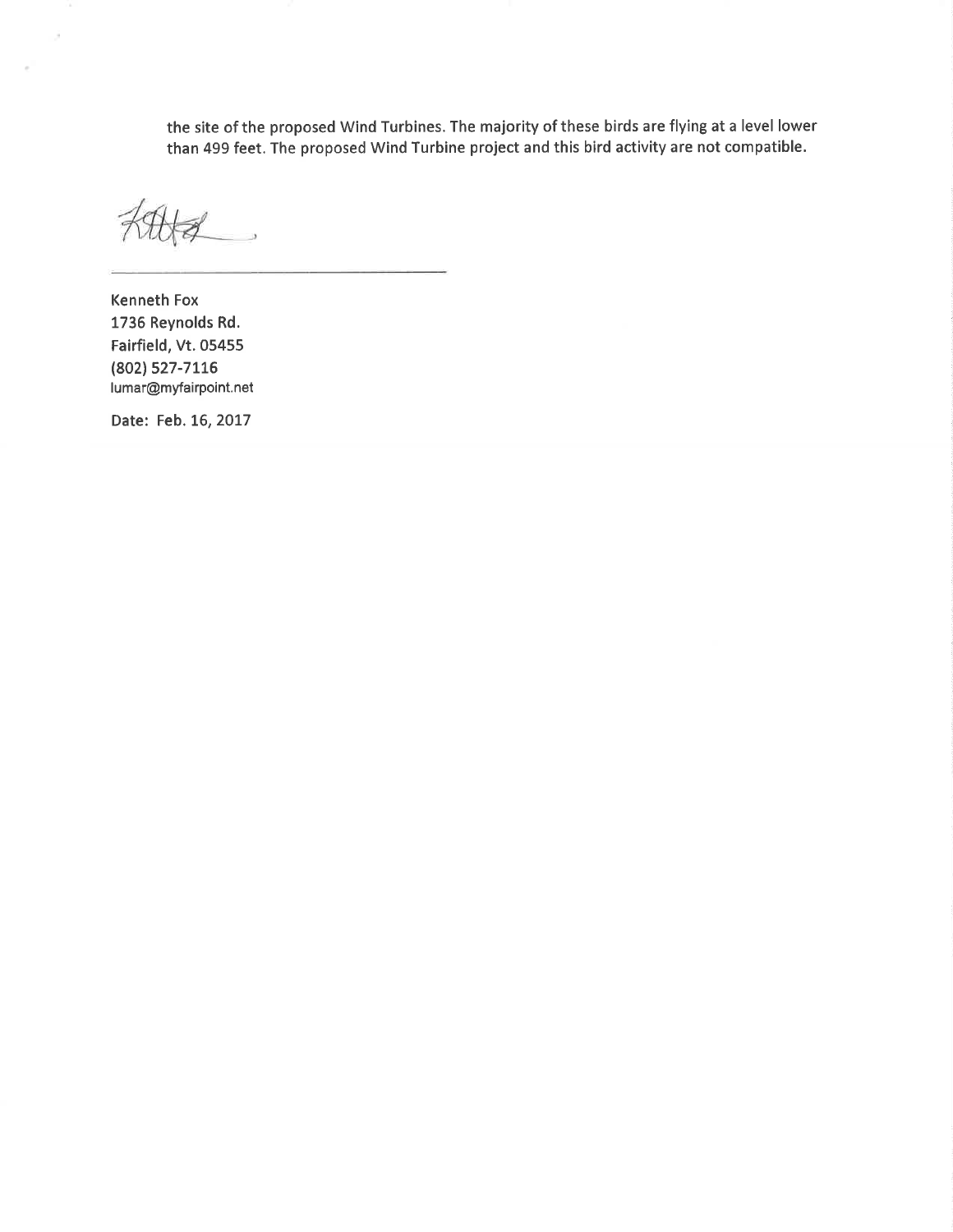# STATE OF VERMONT PUBLIC SERVICE BOARI)

Docket No. 8816

Petition of Swanton Wind LLC for a certificate of public ) good, pursuant to 30 V.S.A. § 248, for the construction <br>of an up to 20 MW wind-powered electric generation  $\qquad$ of an up to 20 MW wind-powered electric generation <br>plant powered by up to 7 wind turbines located along  $)$ plant powered by up to 7 wind turbines located along <br>Rocky Ridge in Swanton. Vermont (a) Rocky Ridge in Swanton, Vermont )

#### CERTIFICATE OF SERVICE

We, Brian and Penny Dubie, et.al., certify that on February 16,2017 , copies of the foregoing Notices of Appearance, and Motion to Intervenes of Brian and Penny Dubie, Jeanne Royer, Judith and Patrick Luneau, Karen and Leo Mclaughlin, Sally and Bruce Collopy, Kaye and Frank B. Mehaffey, Jr., Terrance Smith, David A. Goodrich, Robert Perkins, Patricia Messier, Sarah & Ed Ferguson, Ian and Danielle Garrant, Curtis Swan and Sara Luneau-Swan, Dan and Nancy Dunne, Erynn & Tyrell Boudreau, Dennis Hendy and Diane Bell, Mary and Mark Bushey, Steve Woodward, Kenneth Fox, Michelle and Luc Deslandes, David Butterfield, Bradley Stott and Jennifer Belanger, Clark and Carol Palmer, Paula Pearsall, Greg Pierce and Paula Kane, Mark and Marianne Dubie, Marie and Gil Tremblay, Patricia Rainville and John Smith, Kevin and Dolores Nichols, Jessica Decker and Lance Desautels, Suzanne Seymour, Mary Hunter, Todd Poirier in the above-referenced matter, were served via First-Class U.S. Mail on the interested persons designated in the following Service List.

Respectfully submitted this 16<sup>th</sup> day of February, 2017.

By:  $\sqrt{ab}$ 

Dubio

Brian Dubie Penny Dubie 770 McKenzie Road Fairfield, VT 05455 (802) 734-1877  $pennydubic@gmail.com$